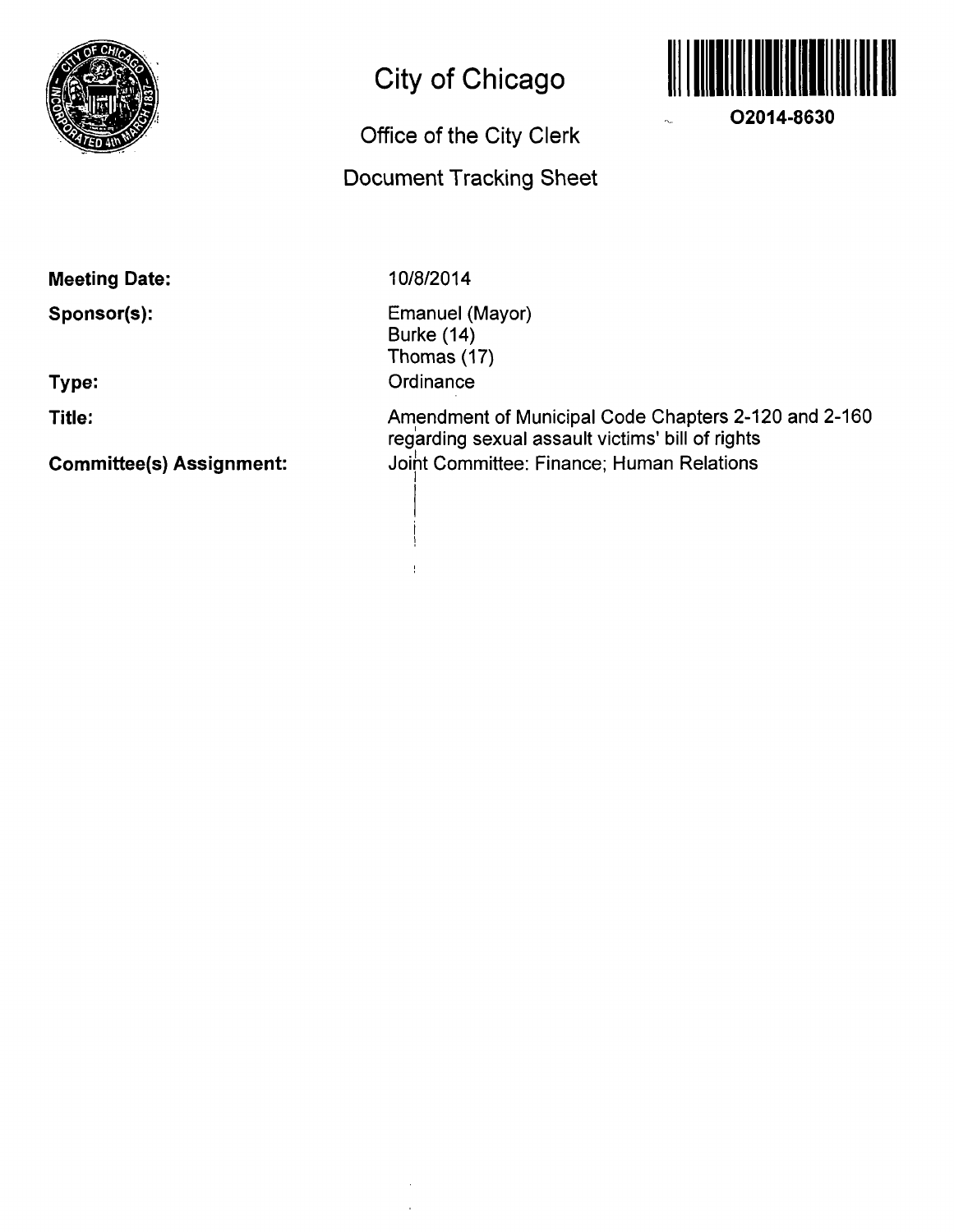

#### OFFICE OF THE MAYOR

#### CITY OF CHICAGO

RAHM EMANUEL MAYOR

October 8, 2014

## TO THE HONORABLE, THE CITY COUNCIL OF THE CITY OF CHICAGO

Ladies and Gentlemen:

At the request of the Chairman of the Commission on Human Relations, I transmit herewith, together with Aldermen Burke and Thomas, an ordinance amending Chapters 2-160 and 2-120 of the Municipal Code regarding a sexual assault victims' Bill of Rights.

Your favorable consideration of this ordinance will be appreciated.

Very truly yours. al Emanuel

J.

Mayor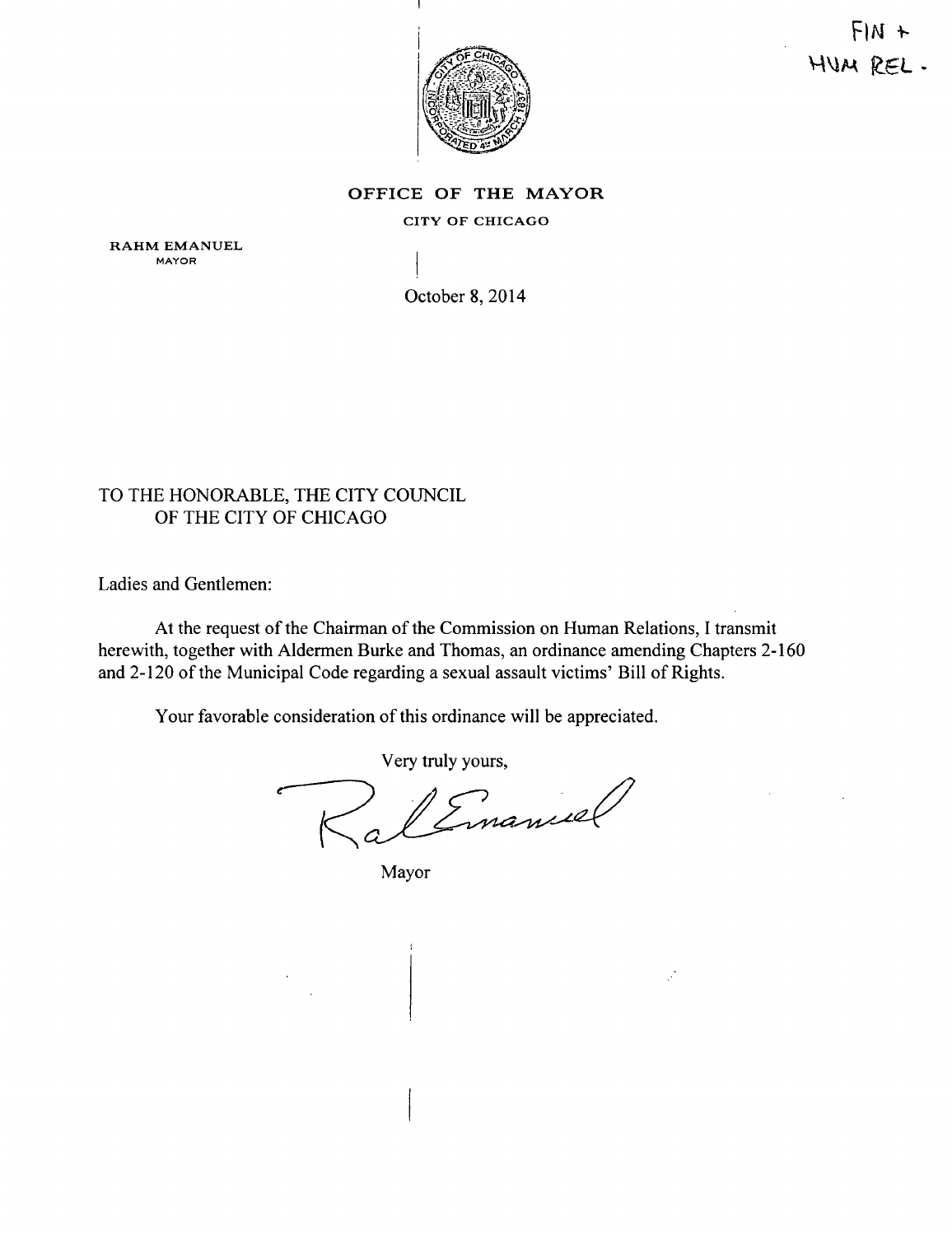

# $\label{eq:2.1} \frac{1}{2\pi\hbar^2\left(\frac{1}{2}\right)^2\left(\frac{1}{2}\right)^2}\left(\frac{1}{2}\right)^2\left(\frac{1}{2}\right)^2\left(\frac{1}{2}\right)^2\left(\frac{1}{2}\right)^2.$  $\label{eq:2} \frac{d}{dt}\left(\frac{d}{dt}\right) = \frac{1}{2\pi}\int_0^t \frac{d\theta}{dt} \left(\frac{d\theta}{dt}\right)^2 \,dt.$

 $\mathcal{O}(k)$  , where  $\mathcal{O}(k)$ 

 $\label{eq:2.1} \frac{1}{\sqrt{2\pi}}\int_{0}^{\infty}\frac{1}{\sqrt{2\pi}}\left(\frac{1}{\sqrt{2\pi}}\right)^{2}d\mu\,d\mu\,.$ 

 $\label{eq:2.1} \frac{1}{\sqrt{2\pi}}\int_{\mathbb{R}^3}\frac{1}{\sqrt{2\pi}}\left(\frac{1}{\sqrt{2\pi}}\right)^2\frac{1}{\sqrt{2\pi}}\int_{\mathbb{R}^3}\frac{1}{\sqrt{2\pi}}\frac{1}{\sqrt{2\pi}}\frac{1}{\sqrt{2\pi}}\frac{1}{\sqrt{2\pi}}\frac{1}{\sqrt{2\pi}}\frac{1}{\sqrt{2\pi}}\frac{1}{\sqrt{2\pi}}\frac{1}{\sqrt{2\pi}}\frac{1}{\sqrt{2\pi}}\frac{1}{\sqrt{2\pi}}\frac{1}{\sqrt{2\pi}}\frac{$ 

 $\mathcal{L}(\mathcal{L}^{\mathcal{L}})$  and  $\mathcal{L}(\mathcal{L}^{\mathcal{L}})$  and  $\mathcal{L}(\mathcal{L}^{\mathcal{L}})$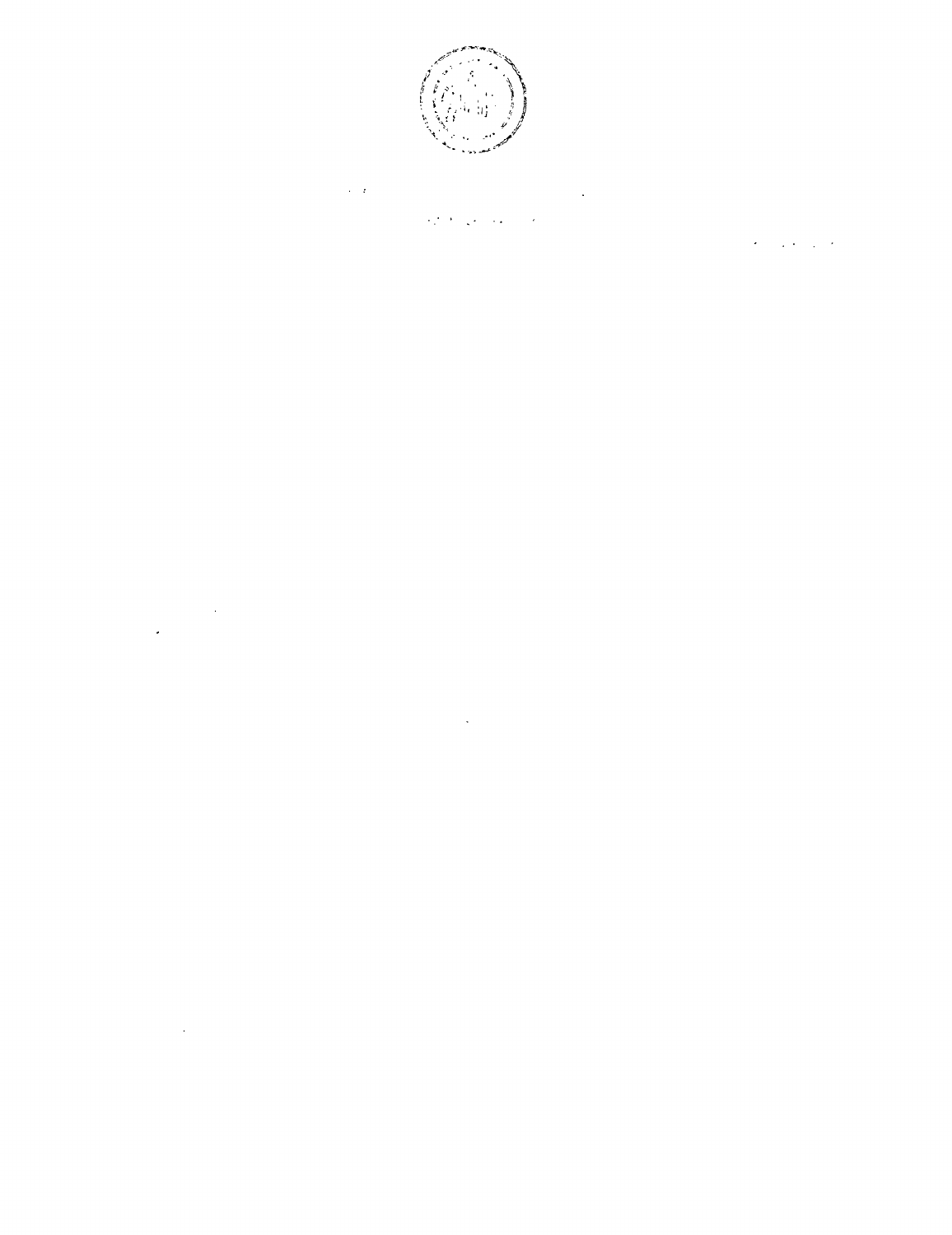### **ORDINANCE**

WHEREAS, the City of Chicago is a home rule unit of government pursuant to the 1970 Illinois Constitution, Article VII, Section 6 (a); and

WHEREAS, pursuant to its home rule power, the City of Chicago may exercise any power and perform any function relating to its govemment and affairs including promoting the quality of life, health, safety, and the welfare of its citizens; and

WHEREAS, violence against women, including domestic violence, dating violence and sexual assault, is a serious problem on college campuses across the nation; and

WHEREAS, a study by the U.S. Department of Justice has found that approximately twenty-eight percent (28%) of women are targets of attempted or completed sexual assault while they are college students; and

WHEREAS, many victims are reluctant to come forward to report their sexual assaults due to a lack of information about resources and protections available to them on college campuses; and

WHEREAS, in 2011, the U.S. Department of Education issued a Dear Colleague Letter to all federally funded schools to remind them of their responsibilities to take immediate and effective steps to respond to sexual violence in accordance with Title IX, the landmark federal civil rights legislation that prohibits sex-based discrimination in education; and

WHEREAS, in 1992, the Campus Security Act, now known as the Jeanne Clery Disclosure of Campus Security and Campus Crime Statistics Act, was signed into law by President Bush requiring all colleges and universities across the United States to disclose information about crime on and around their campuses; and

WHEREAS, the Clery Act has been amended to require that school afford the victims of campus sexual assault certain basic rights, protect the victims of crime, whistleblowers and others from retaliation, and deal with campus emergency responses; and

WHEREAS, the Annual Security Report, which the Clery Act requires all colleges and universities to file by October  $1<sup>st</sup>$ , must document three calendars years of select campus crime statistics including security policies and procedures as well and information on the basic rights guaranteed to victims of sexual assault; and

WHEREAS, in May of 2014, the U.S. Department of Education released a list of 55 colleges and universities that are under investigation for possible violations of the Clery Act, two of which are from Illinois - the University of Chicago and Knox College; and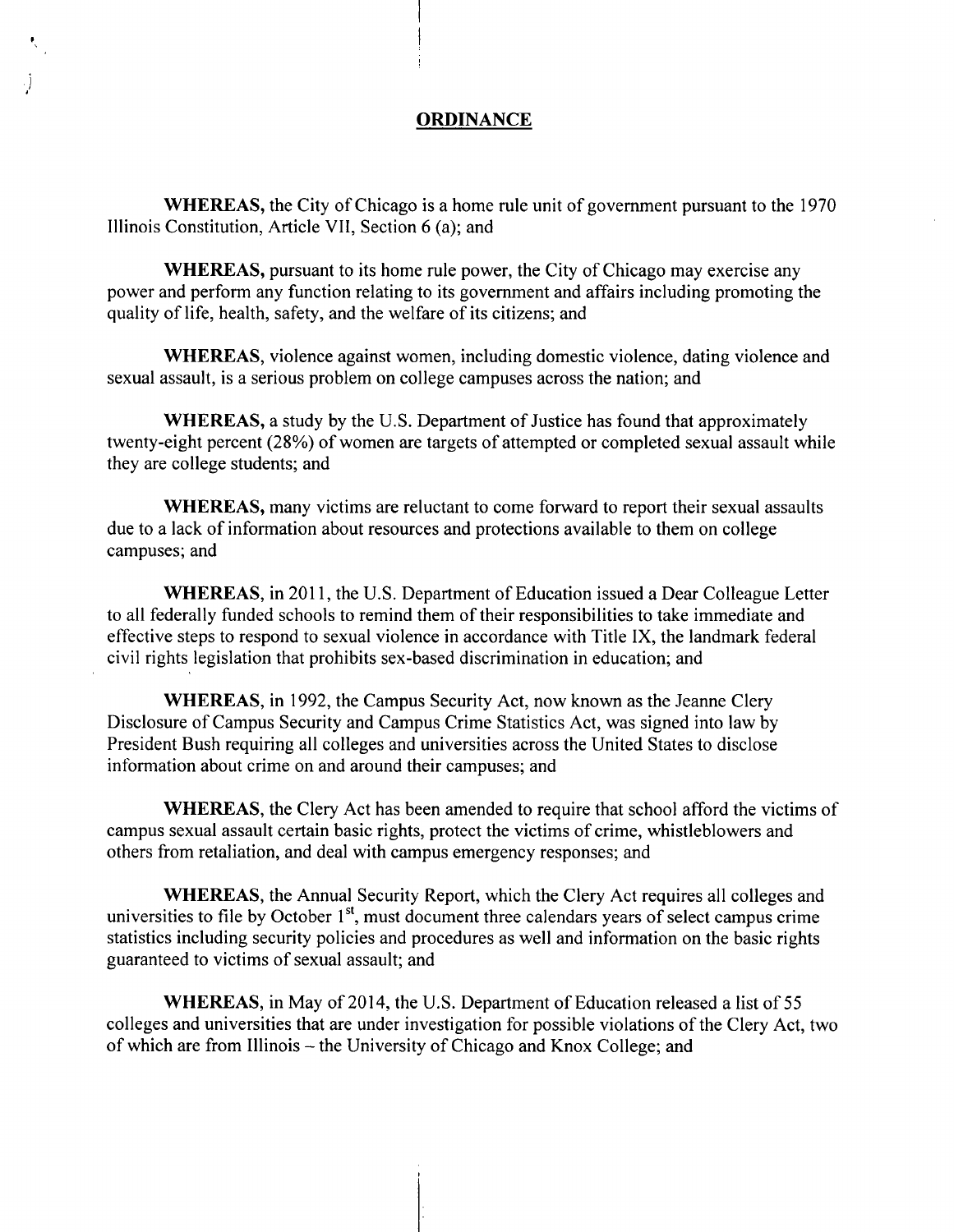WHEREAS, due to the recent publicized incidents of domestic violence by members of the National Football League and incidents on various college and university campuses, it is even more imperative that victims of sexual assault are aware of their basic rights; and

WHEREAS, the State of Califomia recently enacted legislation that will require all Califomia colleges and universities to develop survivor- centered policies for addressing sexual assault on campuses; and

WHEREAS, pursuant to Califomia law, "Affirmative Consent" means consent as an affirmative act, in which both partners must express their desire to engage in each sexual act;

WHEREAS, Governor Cuomo of New York has instructed the State University of New York to overhaul its approach to preventing, investigating and prosecuting incidents of sexual assault, including making "affirmative consent" the mle on all of its campuses; and

WHEREAS, the City of Chicago finds that the public health and safety of its citizens, particularly its young adults, is being endangered by the increase of domestic and sexual violence occurring on and near college and university campuses; and

WHEREAS, affording victims of sexual violence basic rights for their protection is a legitimate role of govemment relating to the welfare of its citizens; now, therefore.

## **BE IT ORDAINED BY THE CITY COUNCIL OF THE CITY OF CHICAGO:**

SECTION 1. The above recitals are expressly incorporated herein and made part hereof as though fully set forth herein.

SECTION 2. Chapter 2-160 of the Municipal Code of Chicago is hereby amended by adding Section 2-160-045 underscored as follows:

## 2-160-045. Sexual Assault Vicfims' Bill of Rights.

All campuses of the City Colleges of Chicago, as well as all other universities and colleges with campuses located within the city limits of the City of Chicago shall adopt a uniform Sexual Assault Victims' Bill of Rights to notify and assist victims of sexual assault of their right to contact campus, local and or State law enforcement, to inform both the accuser and accused that they have the same opportunity to have others present at their hearings, and both shall be informed of the outcome of any campus disciplinary hearing, and to widely publicize the Bill of Rights to all students and to distribute it to victims of sexual assault.

The Sexual Assault Victims' Bill of Rights shall also include campus-specific and local community victim resources (including the option of housing and academic changes as well as counseling services'), shall be widely publicized to all students, with a hard copy document being made specifically available to any victim, so that students have clear and effective information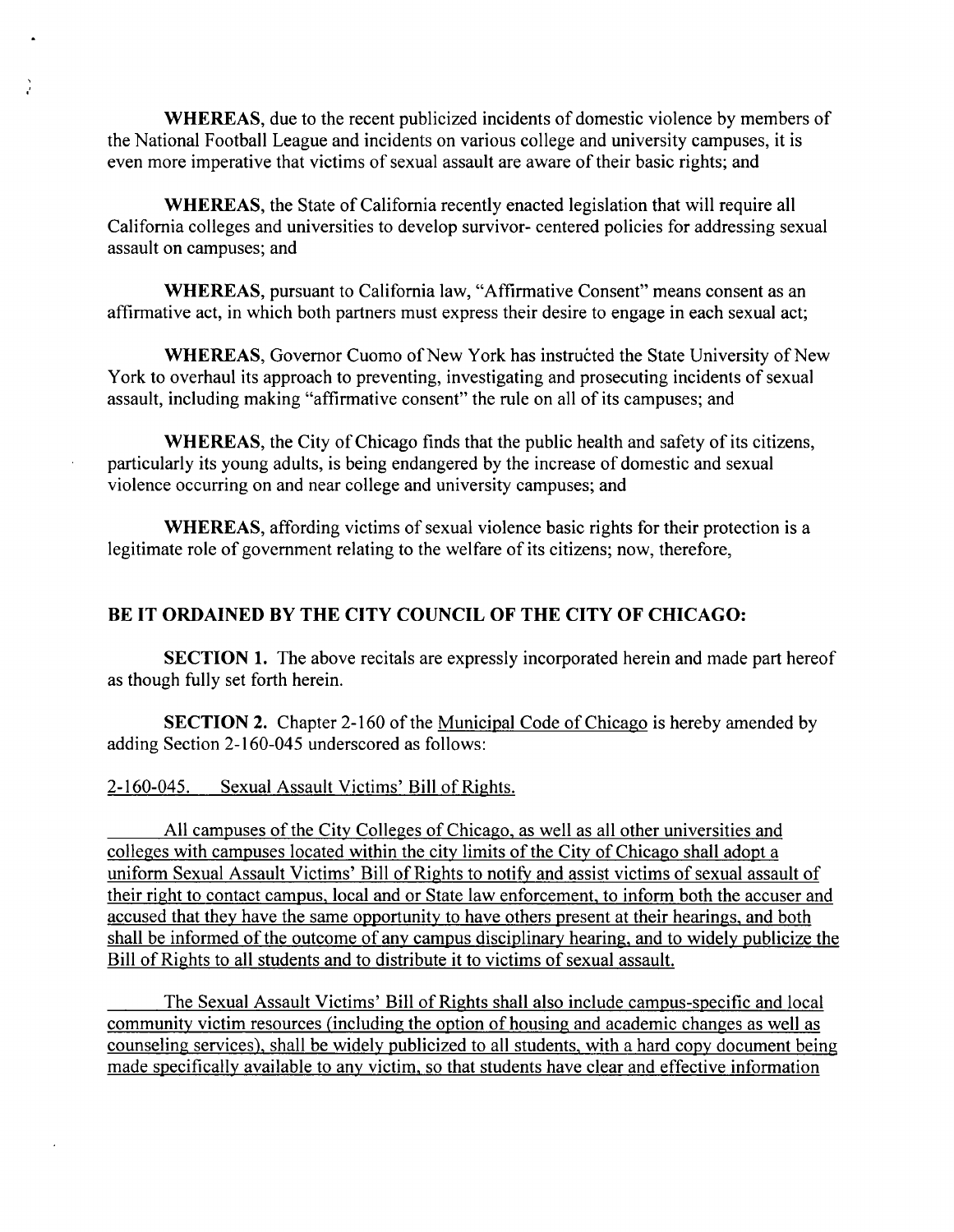on what their rights and options are as well as how to access immediate and on-going assistance after an act of sexual assault has occurred.

The Bill of Rights shall adopt the following uniform definition of affirmative consent:

a) Consent is clear, knowing and voluntary. Consent is active, not passive. Silence, in and of itself, cannot be interpreted as consent. Consent can be given by words or actions, as long as those words or actions create mutually understandable clear permission regarding willingness to engage in (and the conditions of) sexual activity.

b) Consent to any one form of sexual activity cannot automatically imply consent to any other forms of sexual activity.

c) Previous relationships or prior consent cannot imply consent to future sexual acts.

d) A person is deemed incapable of consenting when that person is mentally defective, mentally incapacitated, physically helpless (whether induced by drugs, alcohol or otherwise), or asleep.

In addition to creating the Sexual Assault Victims' Bill of Rights, the Citv College system of Chicago, as well as all other universities and colleges located within Chicago, shall adopt, in coordination with the Commission on Human Relations, victim-centered policies and protocols regarding sexual assault, domestic violence, dating violence and stalking involving a student that comports with best practices and current professional standards. The policies and protocols goveming these areas shall include, but not be limited to. the following:

1) A statement on how the institution will provide appropriate protections for the privacy of individuals involved, including confidentiality;

2) Creating protocols for the preservation of evidence from the incident, victim and witness interviews, and interview of the accused;

3) Providing that an individual who participates as a complainant or witness in an investigation of sexual assault, domestic violence, dating violence, or stalking will not be subject to disciplinary sanctions for a violation of the institution's student conduct policy at or near the time of the incident;

4) A comprehensive, trauma-informed training program for campus officials involved in investigating and adjudicating sexual assault, domestic violence, dating violence and stalking cases; and

5) Procedures for confidential reporting by victims and third parties.

6) Procedures for victims to report complaints concerning the handling of their sexual assault investigations to the Commission on Human Relations.